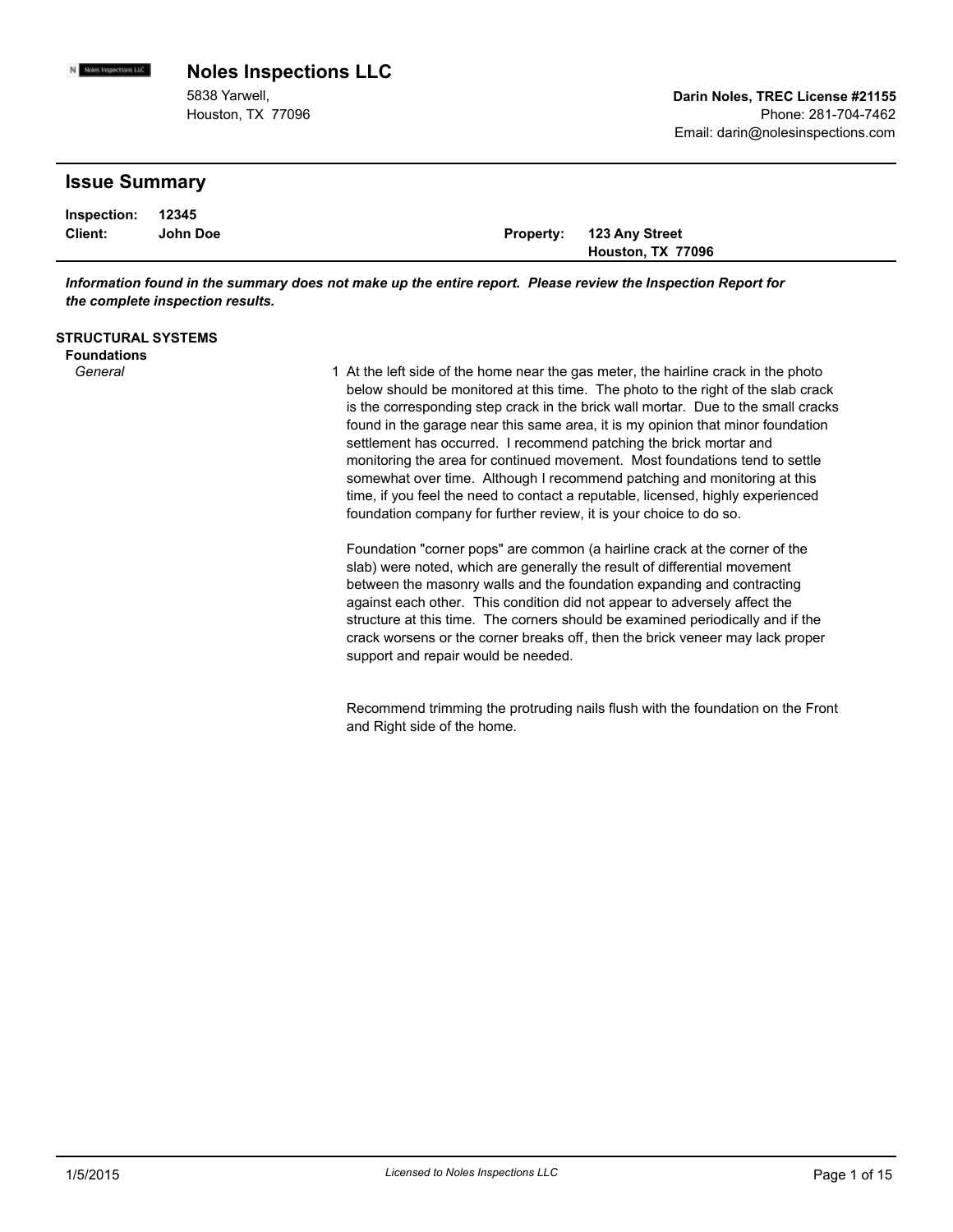5838 Yarwell, Houston, TX 77096

### **Issue Summary**

N Noies Impections LLC

| Inspection: 12345 |          |                          |
|-------------------|----------|--------------------------|
| Client:           | John Doe | Property: 123 Any Street |
|                   |          | Houston, TX 77096        |

*Information found in the summary does not make up the entire report. Please review the Inspection Report for the complete inspection results.*

#### **STRUCTURAL SYSTEMS**

**Grading and Drainage**

General **Extend down spouts leaders to discharge at least 5' away from building to**  $\overline{a}$ reduce moisture penetration and possible foundation issues/damage.

> Presence of ant beds and tunnels entering through the weep holes around the foundation; recommend review by a licensed pest control company for eradication.

> One or more areas around the foundation has high soil that may allow water/insects into the home (soil grade should typically be four to six inches below the top edge of foundation with positive slope away from the foundation for proper drainage).

Standing water or indications of standing water observed by the Back side of the home. Whenever standing water is observed, particularly near the foundation, some concern about lot drainage may be warranted. It is beyond the scope of the inspection to verify drainage systems. Clients may wish to obtain further review from a landscaping specialist prior to closing.

Gutters are discharging water directly onto the shingles at various locations. Although this is common, gutters should never discharge in this manner and may void the shingle warranty. Recommend review for correction by a qualified gutter contractor.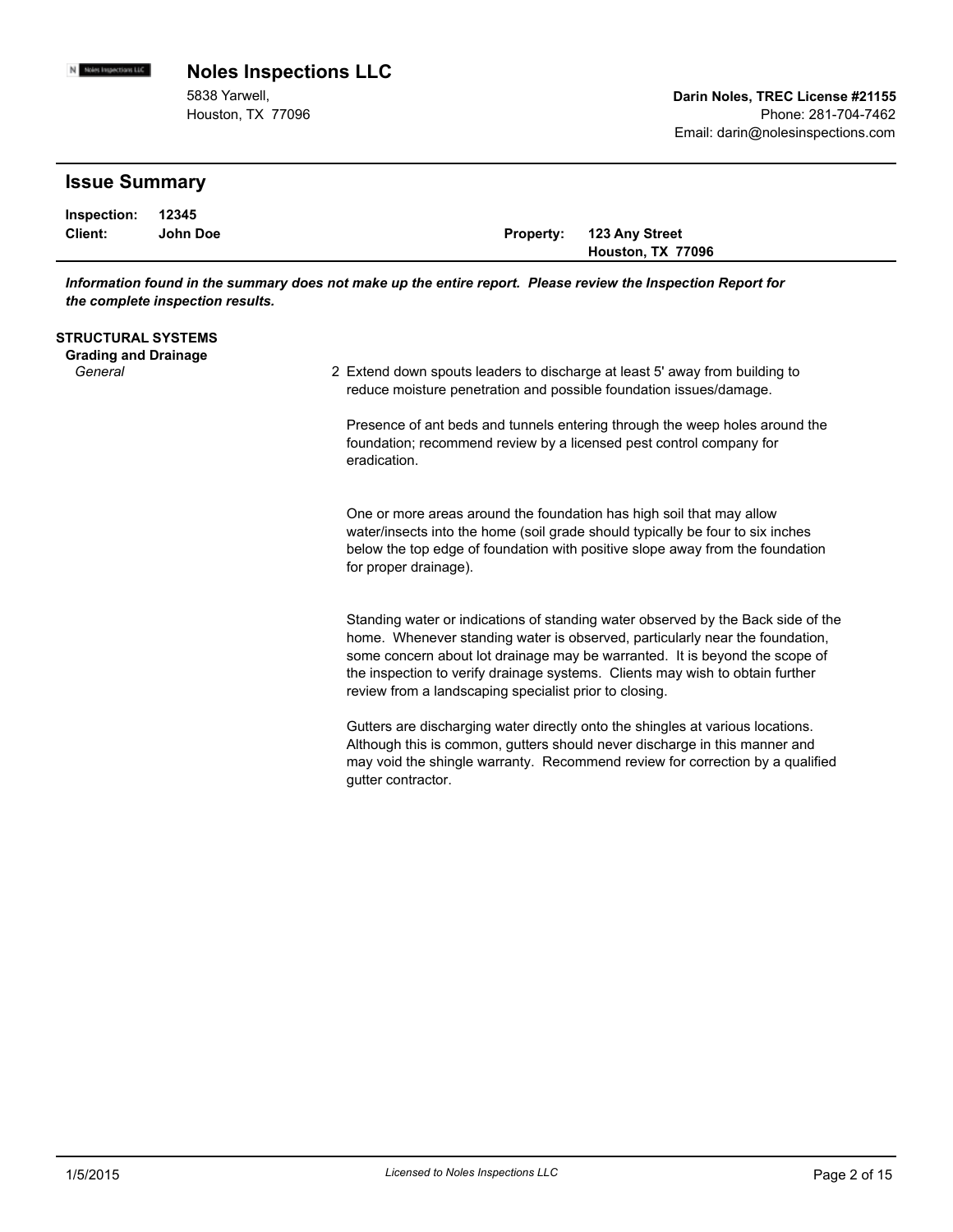N Noies Impections LLC **Noles Inspections LLC**

> 5838 Yarwell, Houston, TX 77096

### **Issue Summary**

| Inspection: 12345 |          |                          |
|-------------------|----------|--------------------------|
| Client:           | John Doe | Property: 123 Any Street |
|                   |          | Houston, TX 77096        |

*Information found in the summary does not make up the entire report. Please review the Inspection Report for the complete inspection results.*

#### **STRUCTURAL SYSTEMS**

**Roof Covering Materials**

General **Summan State Coneral** 3 One or more areas of exposed nail and/or staple heads- (These areas should and/or be maintained with an approved sealant).

> The roof shingles are showing signs of lifting at time of inspection; recommend review for repairs by a qualified roofing contractor.

Shingles at multiple locations are lifting, cracking and falling off of the roof. In the gutters around the home there were multiple shingles that washed down during rains or high wind.

Some of the flashing on the roof is lifted and should be resealed/re-secured to ensure leak free conditions; recommend review for correction by a qualified roofing contractor.

Caulking was observed on the shingles at the chimney cricket (raised area behind the chimney that diverts water away and is required when a chimney is greater than 30 inches wide). Typically caulking on shingles is an attempt at a leak repair. Recommend inquiring to the current owner.

Roof deflection noted on the left side of the roof. May be linked to the gutter depositing water onto this area.

Another roof jack that is beginning to lift. During driving rains, water may be pushed under the flashing and leak into the home. Roof jacks such as this or missing shingles may be the source of the apparent damage to the ceiling in the master bedroom. Roof maintenance may solve the issue.

The roof shingles are showing signs of deterioration at time of inspection; recommend review for repairs by a qualified roofing contractor. The aggregate is also beginning to come loose.

The roof shows a common degree of wear for its age and type.

It is the inspectors opinion the roof is near the end of useful life and should be reviewed by a qualified roofing contractor. Proper maintenance can extend the life of the roof somewhat. Many of the roofs in the same neighborhood have already been replaced.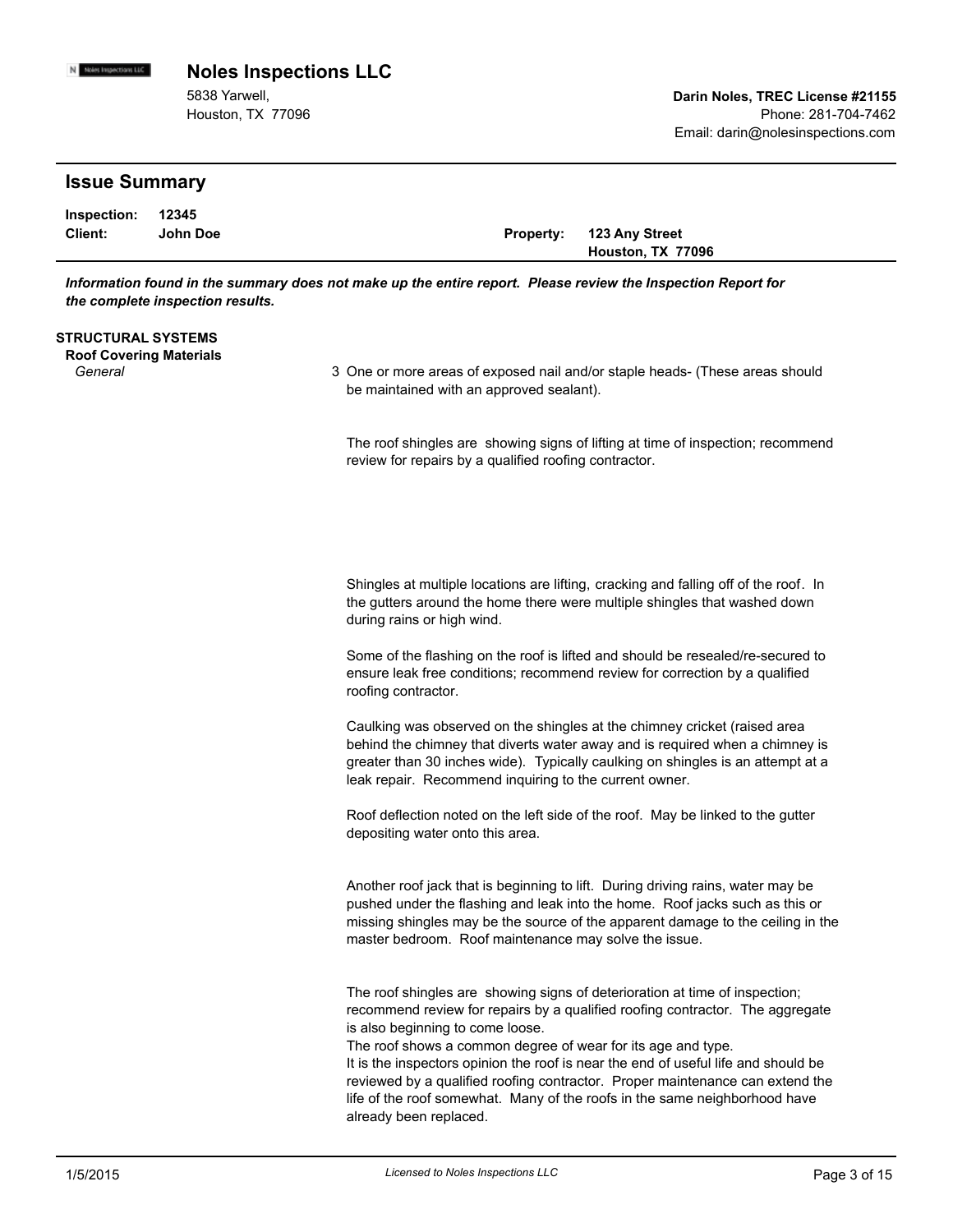5838 Yarwell, Houston, TX 77096

### **Issue Summary**

N Noies Impections LLC

| Inspection: 12345 |          |                          |
|-------------------|----------|--------------------------|
| Client:           | John Doe | Property: 123 Any Street |
|                   |          | Houston, TX 77096        |

*Information found in the summary does not make up the entire report. Please review the Inspection Report for the complete inspection results.*

#### **STRUCTURAL SYSTEMS**

**Roof Structures and Attics**

Attic **Attic 1988 10 10 4** The attic stair assembly is installed with improper or missing fasteners. The manufacturer label states that 16d nails or lag screws be used in the framing, corner metal braces, and the metal pivot points, for proper installation. This is a safety concern; recommend corrections by a qualified contractor.

> The attic flooring is either not adequately secured in place or does not comply with accepted industry specifications for floor sheathing. Accessing the attic could result in injury. The attic should have an unobstructed passageway from the access to the service side of all equipment. The flooring should be solid (minimum 3/4 floor decking), continuous, and not less than 24 inches wide. On the control side of the equipment and on other sides where access is necessary for servicing, a level work platform extending a minimum of 30 inches from the edge of equipment with a 36-inch high clear working space should be provided. In older homes this may not have been required but is considered a safety upgrade so a worker does not fall through the ceiling while working on equipment.

The attic stair assembly has been installed facing the wrong direction, forcing the individual to step back over the open access. Stairs should enter to a solid landing. This is a safety HAZARD; recommend correction by a qualified contractor.

The attic ridge vent was blocked by felt roofing paper. Recommend removing the paper for increased ventilation.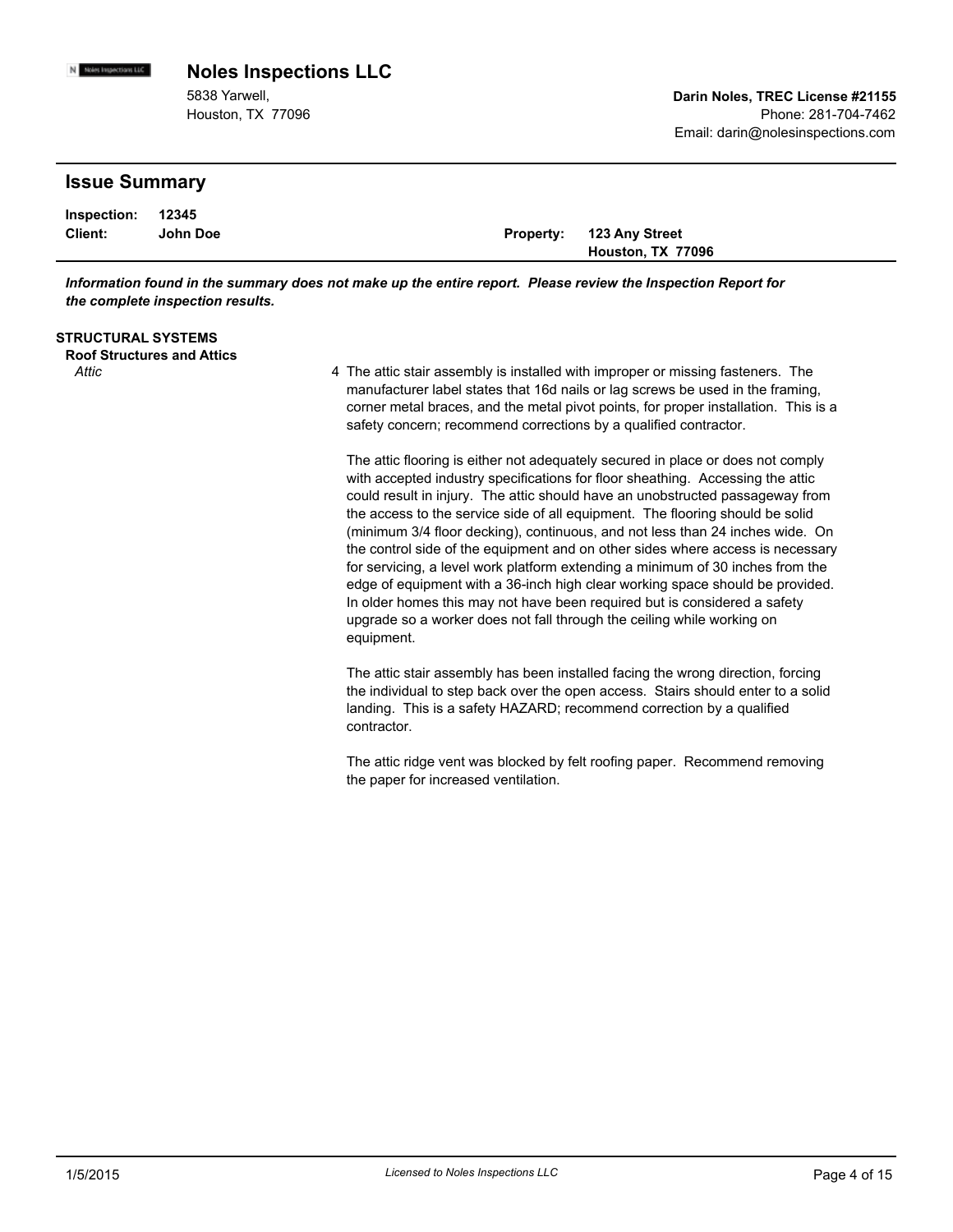5838 Yarwell, Houston, TX 77096

# **Issue Summary**

N Noies Impections LLC

| Inspection: 12345 |          |                          |
|-------------------|----------|--------------------------|
| Client:           | John Doe | Property: 123 Any Street |
|                   |          | Houston, TX 77096        |

*Information found in the summary does not make up the entire report. Please review the Inspection Report for the complete inspection results.*

| STRUCTURAL SYSTEMS<br><b>Walls (Interior and Exterior)</b> |                                                                                                                                                                                                                                                                                                                                                                                                                                               |
|------------------------------------------------------------|-----------------------------------------------------------------------------------------------------------------------------------------------------------------------------------------------------------------------------------------------------------------------------------------------------------------------------------------------------------------------------------------------------------------------------------------------|
| General                                                    | 5 Recommend caulking seam where vertical trim butts against the brick veneer<br>on the home to prevent moisture penetration.                                                                                                                                                                                                                                                                                                                  |
|                                                            | Slight stress cracks observed in the brick veneer wall on the left side of the<br>home. This is an indication that previous deflection or thermo expansion has<br>occurred at this location. Inspector is unable to determine when this occurred or<br>if additional cracking is likely; recommend re-pointing (repairing) mortar to<br>prevent moisture intrusion.                                                                           |
|                                                            | Extensive vegetation and overgrowth observed around the Front. This can<br>promote moisture damage and wood deterioration to the siding and structure,<br>which is not always visible to the inspector; suggest trimming/removal of<br>vegetation at least 12 inches away from the structure to prevent damage. This<br>was a limited review of this area. Damage/deterioration can only be viewed<br>after removal of vegetation/overgrowth. |
|                                                            | Some of the trim around the exterior windows appears to need additional<br>fasteners to secure the trim to the wall.                                                                                                                                                                                                                                                                                                                          |
|                                                            | The brick columns on the front of the home project over the foundation. If the<br>brick over hangs by more than 1/3 the width of the brick, additional support<br>under the brick is necessary. It appears that an attempt at this was made but<br>has failed. Recommend repair.                                                                                                                                                              |
|                                                            | Recommend keeping the weep holes in the brick clean for adequate ventilation.                                                                                                                                                                                                                                                                                                                                                                 |
|                                                            | In areas where sunlight is blocked, it is common to see green staining occur on<br>siding. Recommend cleaning and painting with a microbial resistant paint in the<br>low light areas.                                                                                                                                                                                                                                                        |
| <b>Dining Room</b>                                         | 6                                                                                                                                                                                                                                                                                                                                                                                                                                             |
| Downstairs Half Bathroom                                   | 7 Minor moisture damage observed behind the toilet in the downstairs half bath.                                                                                                                                                                                                                                                                                                                                                               |
| <b>Front Entry</b>                                         | 8                                                                                                                                                                                                                                                                                                                                                                                                                                             |
| Garage                                                     | 9 Minor step cracks in the brick mortar at the exterior wall of the garage.<br>Recommend patching mortar and painting the steel lintel to prevent rusting.                                                                                                                                                                                                                                                                                    |
|                                                            | Recommend caulking garage header and jamb (vertical member).                                                                                                                                                                                                                                                                                                                                                                                  |
|                                                            | The metal Z-Flashing (also known as head flashing) was not observed above                                                                                                                                                                                                                                                                                                                                                                     |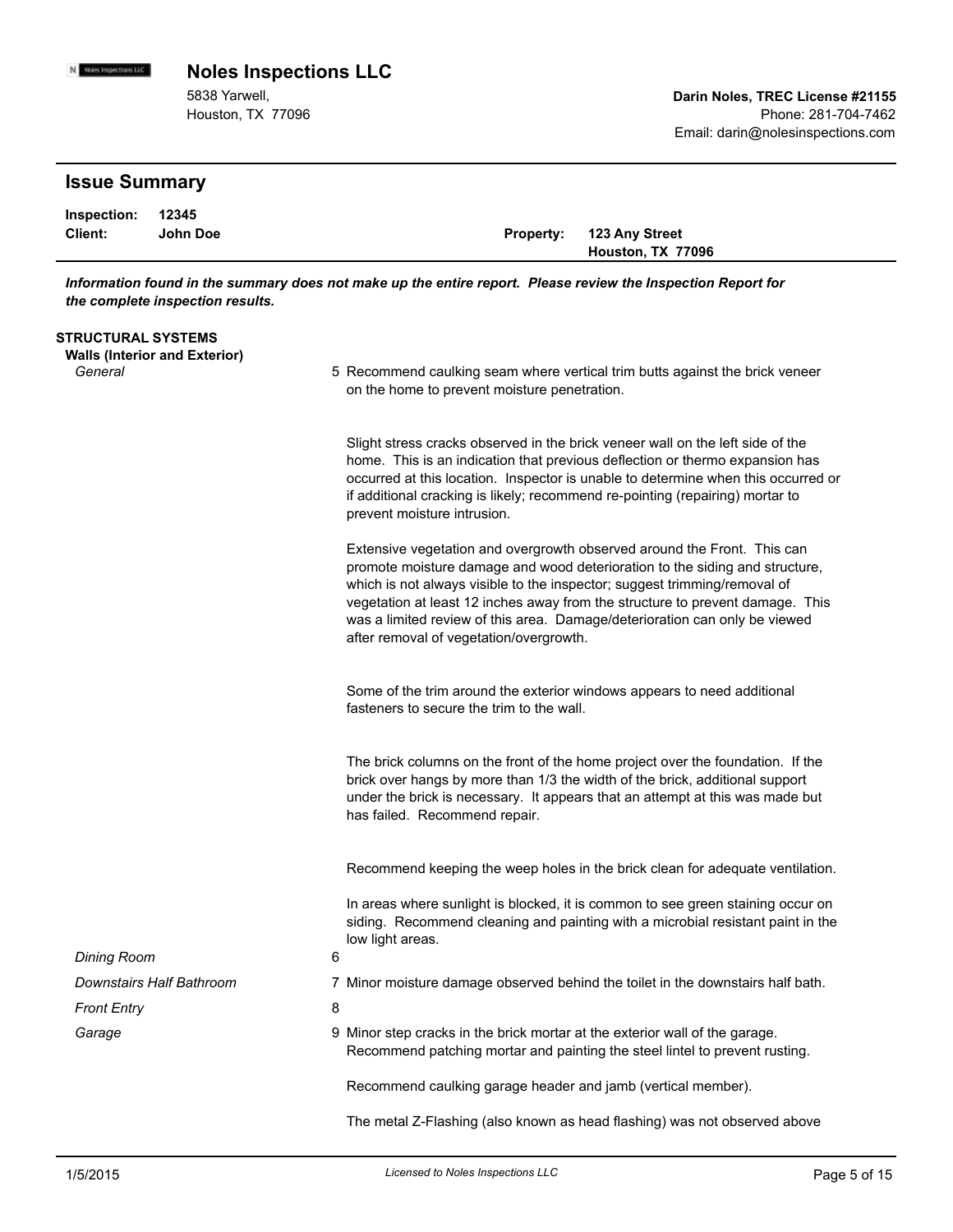N Noies Impections LLC **Noles Inspections LLC**

> 5838 Yarwell, Houston, TX 77096

### **Issue Summary Client: John Doe Inspection: Property: 123 Any Street Houston, TX 77096 12345** *Information found in the summary does not make up the entire report. Please review the Inspection Report for the complete inspection results.* **STRUCTURAL SYSTEMS Walls (Interior and Exterior)** the lintel for the exterior windows, doors, or garage door header. It is unknown if this area is properly flashed. See IRC Figure 703.7 below on properly flashing a window. The absence of flashing can allow water to enter into the wall cavity causing moisture damage. **Ceilings and Floors** *Master Bathroom* 10 Upstairs Front Left Bedroom 11 The ceiling fan wobbles slightly in the upstairs front left bedroom and needs to be balanced. Upstairs Master Bedroom **12** The vaulted ceilings in the master bedroom and at various other locations in the home show signs of cosmetic cracking and some potential moisture leaks causing the drywall fasteners to push back through the drywall finish, otherwise known as "Nail Pop". Roof maintenance checks and repairs may solve the issue. If after roof and ceiling repairs are completed and the stains/cracking persist then some of the sheetrock may need to be removed at the ceiling to investigate the area further. **Doors (Interior and Exterior)** Breakfast Room **booking the breakfast room exterior door strike plate is missing; recommend by the Breakfast Room** replacement for proper operation. Front Entry **Entry 2008** 14 Recommend door weather stripping repairs. Recommend caulking the exterior doorjambs where the doorjamb/trim, slab, and threshold meet, which will prevent water entry and door trim/jamb from deteriorating due to moisture. Bent/broken door stops at multiple locations. Master Bathroom **15 It is unknown if the master bathroom** mirror closet doors are safety glass; recommend review by a qualified glass company for verification. The upstairs front center bedroom door handle hardware is loose; recommend repairs. *Upstairs Front Center Bedroor*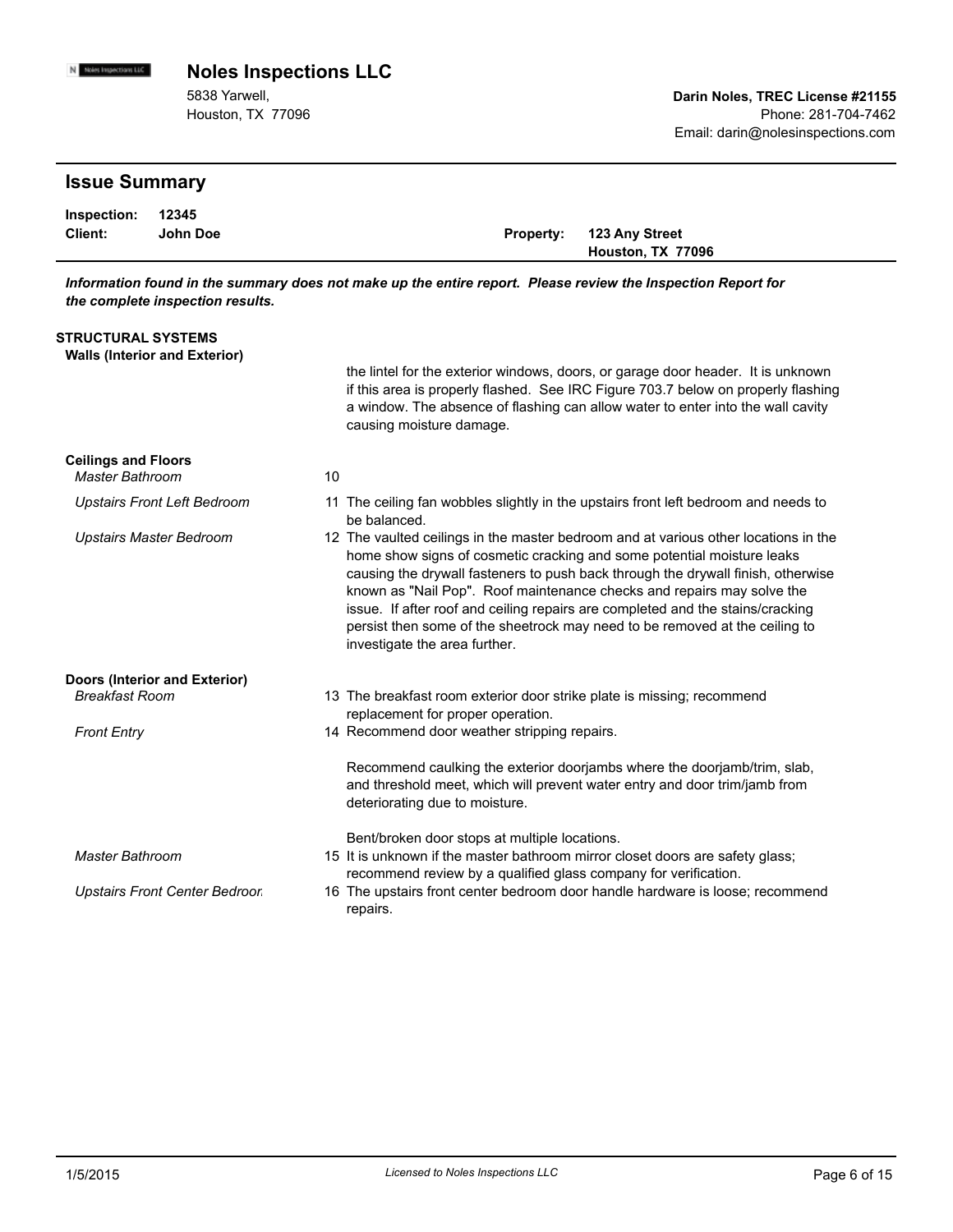5838 Yarwell, Houston, TX 77096

# **Issue Summary**

N Noies Impections LLC

| Inspection: 12345 |          |                          |
|-------------------|----------|--------------------------|
| <b>Client:</b>    | John Doe | Property: 123 Any Street |
|                   |          | Houston, TX 77096        |

*Information found in the summary does not make up the entire report. Please review the Inspection Report for the complete inspection results.*

| <b>STRUCTURAL SYSTEMS</b>                           |                                                                                                                                                                                                                                                                                  |
|-----------------------------------------------------|----------------------------------------------------------------------------------------------------------------------------------------------------------------------------------------------------------------------------------------------------------------------------------|
| Windows<br>General                                  | 17 Weep holes in the mortar above the windows are missing in some locations.                                                                                                                                                                                                     |
|                                                     | Minor window damage observed at multiple locations. Recommend sealing all<br>exterior windows.                                                                                                                                                                                   |
|                                                     | Many of the window screens were damaged or missing at the time of the<br>inspection; recommend replacing.                                                                                                                                                                        |
| <b>Master Bathroom</b>                              | 18 Unable to determine if some of the windows were tempered safety glass in the<br>master bathroom; recommend confirming the presence of safety glass at this                                                                                                                    |
| <b>Upstairs Front Center Bedroor</b>                | location or replacement with safety glass if found not present to ensure safety.<br>19 A window on the Front wall was broken/cracked; recommend repairs by a<br>qualified glass company for proper operation and safety.                                                         |
|                                                     | Most of the window screens were damaged or missing at the time of the<br>inspection; recommend replacing.                                                                                                                                                                        |
| <b>Stairways (Interior and Exterior)</b><br>General | 20 Stair handrails are required to be continuous while walking up stairs.<br>Recommend extending handrails.                                                                                                                                                                      |
|                                                     | Ceiling dry stains observed at stairway ceiling                                                                                                                                                                                                                                  |
|                                                     | The guard rail appears to have excessive movement. The guardrail should be<br>designed to resist a 200 pound load applied at the top of the guardrail or<br>horizontal pressure at any point in the system. For safety measures;<br>recommend repairs by a qualified contractor. |
| <b>Fireplaces and Chimneys</b><br>General           | 21 Caulking maintenance is required at the chimney cap.                                                                                                                                                                                                                          |
| Living Room                                         | 22 There is an open gap around the gas line to the firebox; recommend sealing<br>with high-heat caulk at gas pipe penetration to the firebox.                                                                                                                                    |
|                                                     | The damper was blocked open at time of inspection. With gas fireplaces you                                                                                                                                                                                                       |

want the flue to be open at all times in case of a gas leak. Recommend review by a licensed Fireplaces specialist to make repairs or corrections as needed to ensure safe and proper operation.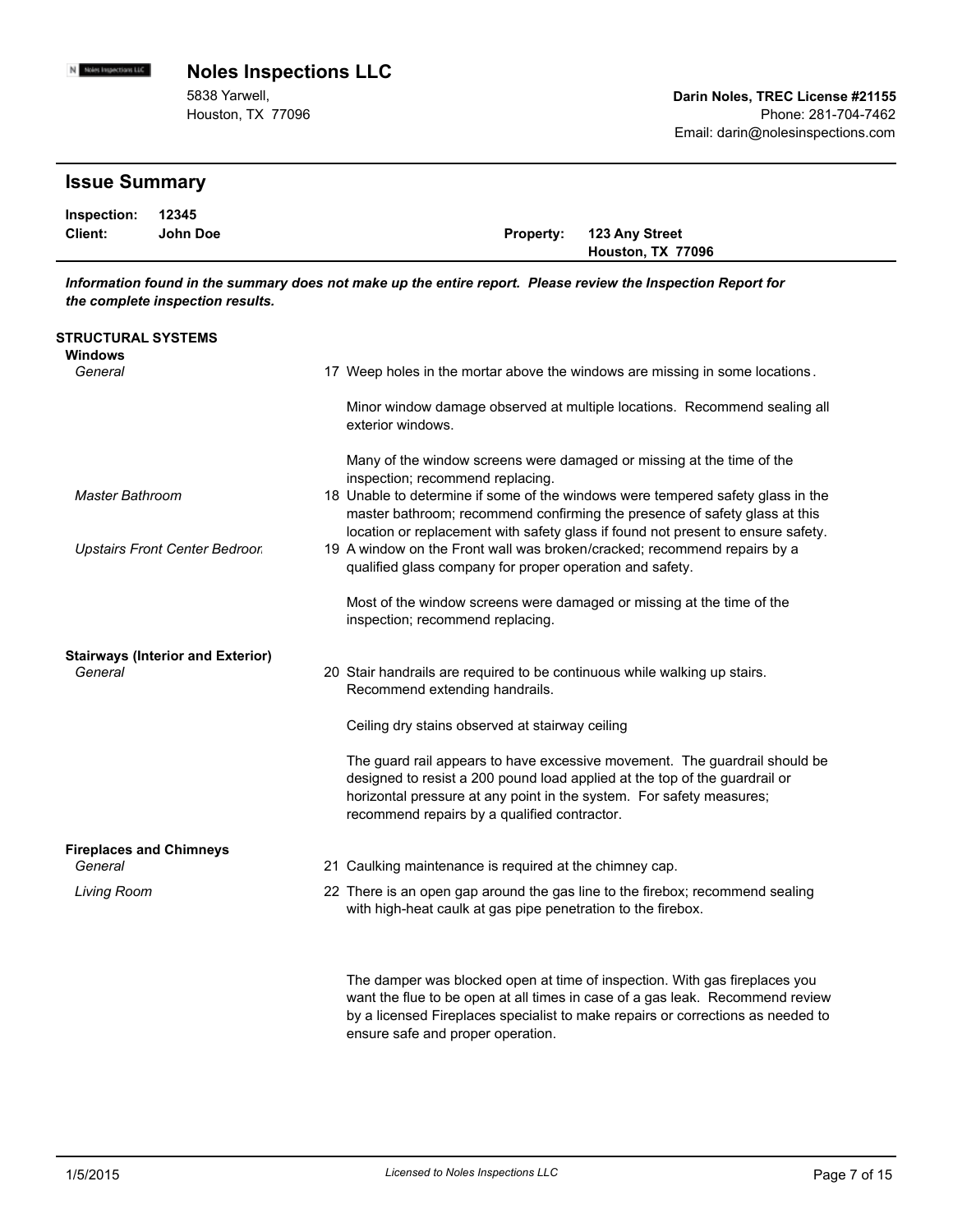**Issue Summary Client: John Doe Inspection: Property: 123 Any Street Houston, TX 77096 12345** 5838 Yarwell, Houston, TX 77096 **Darin Noles, TREC License #21155** Phone: 281-704-7462 Email: darin@nolesinspections.com **Noles Inspections LLC** *Information found in the summary does not make up the entire report. Please review the Inspection Report for the complete inspection results.* **STRUCTURAL SYSTEMS Other** General *General* 23 Common fracture cracks observed in the driveway, primarily a cosmetic concern; suggest sealing all concrete slab joints as well as any cracks in concrete/asphalt/brick surfaces to prevent water penetration as a routine maintenance effort.<br>Some of the expansion boards between the driveway sections are missing or

deteriorated; recommend replacing as needed.

Be aware that your neighbor has a swimming pool in their back yard. Regular maintenance checks of the fence between the property is recommended. At no time should a 4 inch sphere be able to pass through or under any opening between the fence. The wood fence surrounding the property is in need of minor repair at the time of inspection.

**ELECTRICAL SYSTEMS**

N Noies impections LLC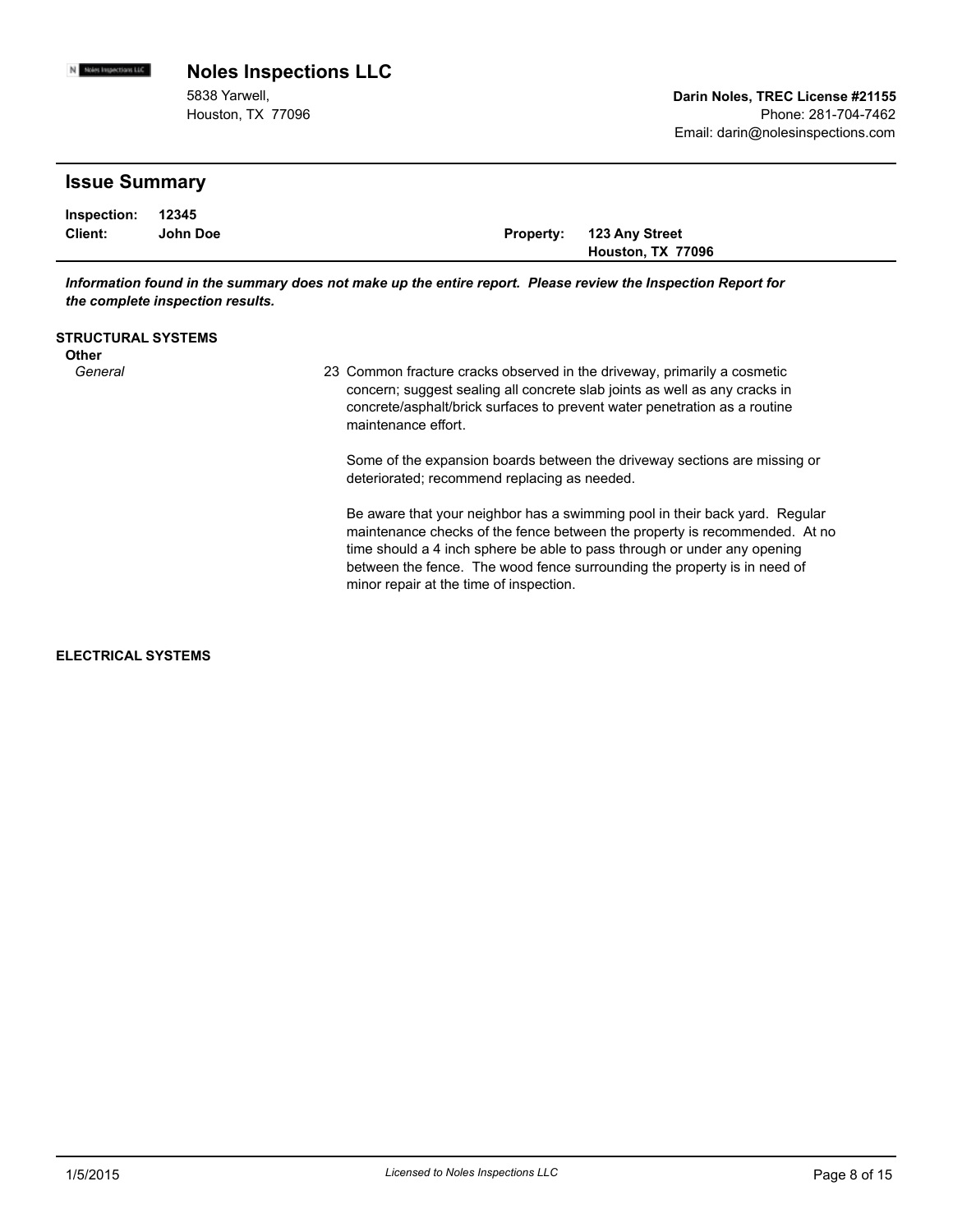5838 Yarwell, Houston, TX 77096

### **Issue Summary**

N Noies Impections LLC

| Inspection: 12345 |          |                          |
|-------------------|----------|--------------------------|
| Client:           | John Doe | Property: 123 Any Street |
|                   |          | Houston, TX 77096        |

*Information found in the summary does not make up the entire report. Please review the Inspection Report for the complete inspection results.*

| <b>ELECTRICAL SYSTEMS</b> |  |
|---------------------------|--|
|---------------------------|--|

**Service Entrance and Panels**

Anti-oxidizing compound was not used for the service wire connections to the *General* 24 main breaker in the main panel. Most manufacturers recommend using a corrosion inhibiting compound like, Blackburn CONTAX paste, Burndy Pentrox paste, and Pen-Union CUAL-AID. Anti-oxidizing compound is recommended by NECA/AA 104-2000 and National Electrical Installation Standard published by the National Electrical Contractors Association, which calls for anti-oxidant in section 3.1.2(c) of that standard or follow the manufacturer recommendation, This is a common problem found with aluminum connections in the service panels inspected; recommend contacting a licensed electrician for opinion.

> Some white insulated wires in the breaker box are being used as "hot" for the 240 volt circuits. This is a common wiring practice, but the white insulated "hot" wire should be permanently identified at each end to indicate its use as hot. Normally black or red paint/plastic tape may be used to identify these wires as "hot".

Noles Inspections looks at every panel with thermal imaging to ensure there are no hotspots in the panel at the time of inspection. We care about you and and the safety of your family.

The ground wire retainer clamp and grounding rod is buried, unable to inspect or locate the ground rod at the time of inspection.

All of the home electrical wires are funneled through a single opening in the main service panel. Section 312.5C of the National Electrical Codes states each cable shall be secured to the cabinet, cutout box, or meter socket enclosure with approved cable clamps. The reasoning is that any smoke or fire inside the panel is confined or at least restricted from passing through the knockout openings. This is a common wiring procedure found in most installations. The city of Houston municipal electrical inspectors tend to condone this arrangement against what the NEC stated in the code. Repair of this condition would require considerable work and cost. If so desired, a licensed electrical contractor can be consulted for more specific information. The electrical branch circuit wires are bundled together in the [Room]. The NEC 310.15 talks about not grouping wires for more than 24 inches and not more than three wires in a group; recommend review by a licensed electrical contractor.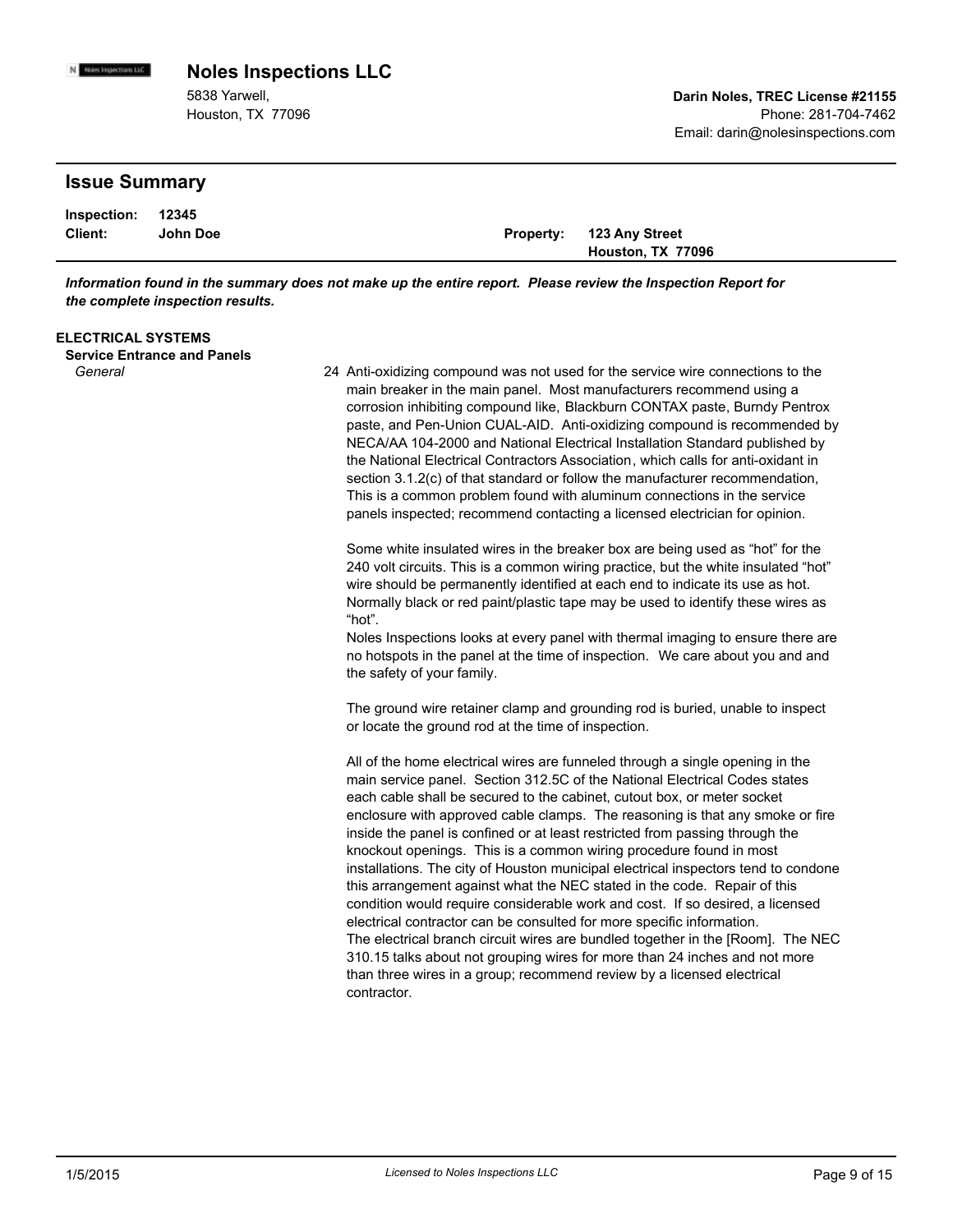5838 Yarwell, Houston, TX 77096

### **Issue Summary**

N Noies Impections LLC

| Inspection: 12345 |          |                          |
|-------------------|----------|--------------------------|
| <b>Client:</b>    | John Doe | Property: 123 Any Street |
|                   |          | Houston, TX 77096        |

*Information found in the summary does not make up the entire report. Please review the Inspection Report for the complete inspection results.*

### **ELECTRICAL SYSTEMS Branch Circuits, Connected Devices, and Fixtures** General **Exercise 25 Recommend re-sealing around all necessary exterior openings.** All of the receptacles in the garage are not GFI protected. As of January 2008, all outlets are now required to be on a Ground Fault Interrupter. Prior to 2008, non accessible outlets (ceiling and garage opener outlets) and appliance outlets were not required to be on a GFI; recommend repairs by a licensed electrical contractor. The front porch doorbell wiring is exposed; recommend repairs. I recommend review for all electrical repair issue noted in the report and a review of the electrical system by a licensed electrical contractor prior to close. Attic *Attic* **1988 1988 1989 1989 1989 1989 1989 1989 1989 1989 1989 1989 1989 1989 1989 1989 1989 1989 1989 1989 1989 1989 1989 1989 1989 1989 1989 1989 1989 19** Recommend installing for safe entry into attic. Exposed electrical wiring observed within six feet of the attic access and is not protected. This is a Safety Concern if used where it could be subject to Physical

Damage; recommend repairs by a licensed electrical contractor. *Front Entry* 27 Light bulbs spent at multiple locations. Recommend replacing bulbs. Garage **1988** 28 Not all electrical receptacles in the garage are ground fault protected (GFCI). Recommend repair by a licensed electrician. In some instances this may not

| The commentational by a licensed electrician. This onlie instances this may not |
|---------------------------------------------------------------------------------|
| have been required when the home was built but is the current requirement and   |
| recommended upgrade.                                                            |
|                                                                                 |

| Kitchen | 29 Loose/missing stress clamp was noted on the waste disposal at the time of the |
|---------|----------------------------------------------------------------------------------|
|         | inspection; recommend repairs by a licensed electrical contractor.               |

- The upstairs and downstairs smoke detectors are not interconnected. Recommend repair by a licensed electrician. Smoke detectors should be located in each sleeping room and outside of each sleeping room in the general area and on each floor of the home. **Upstairs Entertainment Room**
- Upstairs Left Bathroom 31 The ground fault receptacle in the upstairs left bathroom is malfunctioning or has been installed incorrectly. Power remains on when the test button is tripped. Recommend repair/replacement by a licensed electrician.
- Upstairs Left Hallway **32 There are electrical cover plate screws** missing in at least one location at the Upstairs light switch in the upstairs left hallway.

#### **HEATING, VENTILATION AND AIR CONDITIONING SYSTEMS**

| <b>Heating Equipment</b> |    |
|--------------------------|----|
| Attic                    | 33 |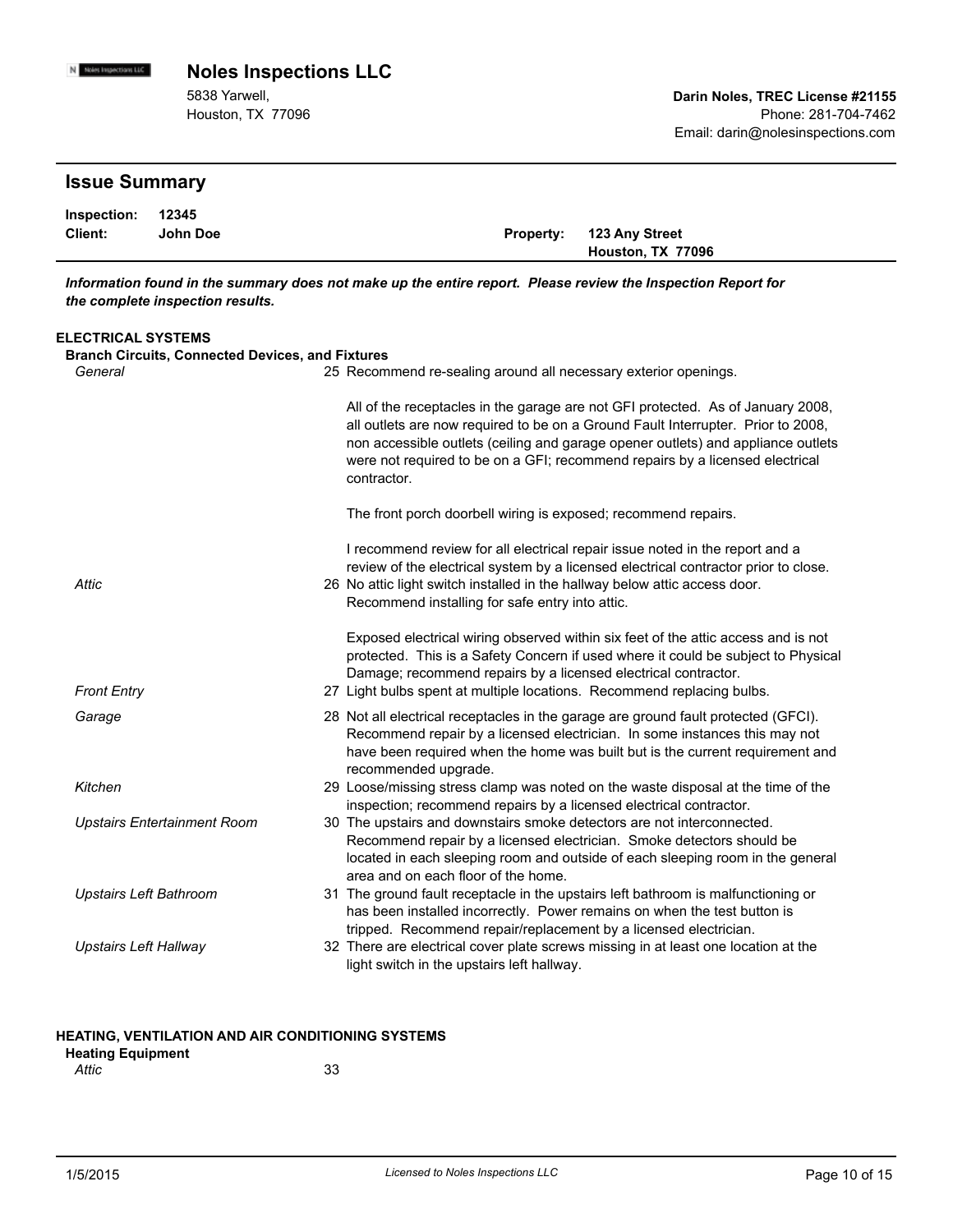5838 Yarwell, Houston, TX 77096

# **Issue Summary**

N Noies Impections LLC

| Inspection: 12345 |          |                          |
|-------------------|----------|--------------------------|
| Client:           | John Doe | Property: 123 Any Street |
|                   |          | Houston, TX 77096        |

*Information found in the summary does not make up the entire report. Please review the Inspection Report for the complete inspection results.*

| HEATING, VENTILATION AND AIR CONDITIONING SYSTEMS<br><b>Cooling Equipment</b> |                                                                                                                                                                                                                                                                                                                                                                                                                                                                                 |                                                                                                                                                                                                                                                                                                                                                                                                                                |
|-------------------------------------------------------------------------------|---------------------------------------------------------------------------------------------------------------------------------------------------------------------------------------------------------------------------------------------------------------------------------------------------------------------------------------------------------------------------------------------------------------------------------------------------------------------------------|--------------------------------------------------------------------------------------------------------------------------------------------------------------------------------------------------------------------------------------------------------------------------------------------------------------------------------------------------------------------------------------------------------------------------------|
| General                                                                       | 34 Not operated due to the temperature being below 60 degrees.                                                                                                                                                                                                                                                                                                                                                                                                                  |                                                                                                                                                                                                                                                                                                                                                                                                                                |
|                                                                               | 3-inches above ground level, corrections are needed.                                                                                                                                                                                                                                                                                                                                                                                                                            | The condenser pad is at or below ground level. The pad should be a minimum                                                                                                                                                                                                                                                                                                                                                     |
|                                                                               | The insulation on the refrigerant line to the condenser is deteriorated,<br>recommend replacing insulation.                                                                                                                                                                                                                                                                                                                                                                     |                                                                                                                                                                                                                                                                                                                                                                                                                                |
| example of the                                                                |                                                                                                                                                                                                                                                                                                                                                                                                                                                                                 | The image above shows an                                                                                                                                                                                                                                                                                                                                                                                                       |
|                                                                               | energy losses when the vacuum freon line                                                                                                                                                                                                                                                                                                                                                                                                                                        | is not properly insulated.                                                                                                                                                                                                                                                                                                                                                                                                     |
|                                                                               | This results                                                                                                                                                                                                                                                                                                                                                                                                                                                                    | in decreased efficiency of                                                                                                                                                                                                                                                                                                                                                                                                     |
|                                                                               | your unit.<br>replace.                                                                                                                                                                                                                                                                                                                                                                                                                                                          | Insulation is simple to                                                                                                                                                                                                                                                                                                                                                                                                        |
|                                                                               |                                                                                                                                                                                                                                                                                                                                                                                                                                                                                 | Recommend review of all cooling problems noted in the report and a complete                                                                                                                                                                                                                                                                                                                                                    |
| Attic                                                                         | review of the HVAC system by a licensed HVAC contractor prior to close.<br>35 Rust stains observed in the emergency overflow pan under the attic evaporator<br>line, clogged condensate drain line or if due to previously corrected problem;<br>or a qualified contractor should be called for further review.                                                                                                                                                                 | coil. Unable to determine if leak is present at A/C coil condensation pan/drain<br>suggest client consult with seller to determine if or when repairs were completed                                                                                                                                                                                                                                                           |
|                                                                               | outside temperature is below 60 degrees and heat pump units below 65<br>degrees, the unit was not tested because of the possibility of damaging the<br>compressor and related components.                                                                                                                                                                                                                                                                                       | As most manufacturers warn against operating air conditioning units when the                                                                                                                                                                                                                                                                                                                                                   |
|                                                                               | If the cooling system is operated during low exterior temperatures and the<br>conditioning system was not operated at the time of the inspection. No<br>comment can be made on any existing conditions requiring repair or service,<br>which could only be revealed by operating the cooling system. It is<br>recommended that you consult with a licensed HVAC technician for a more<br>want to have a home warranty with pre existing conditions attached, ask your<br>agent. | interior temperature differential measured is then found to be satisfactory, the<br>result may not necessarily indicate that the temperature differential and cooling<br>performance will be satisfactory during hot weather. For these reasons, the air<br>complete discussion of this condition and to make arrangements to evaluate the<br>system on a warm day prior to closing this transaction if possible. You may also |

The overflow drain from evaporator coil to the overflow pan is not installed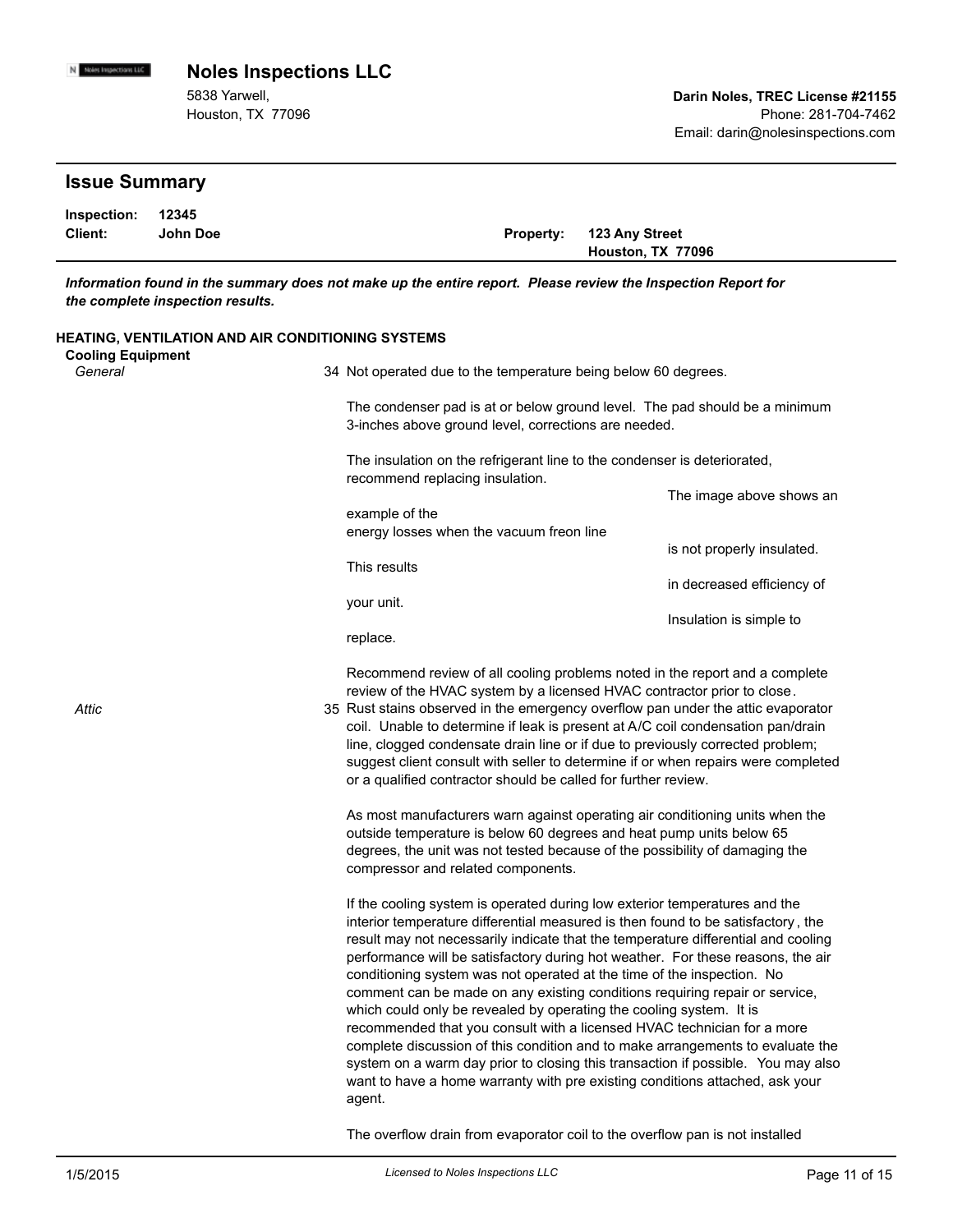5838 Yarwell, Houston, TX 77096

# **Issue Summary**

N Noies Impections LLC

| Inspection: 12345 |          |                          |
|-------------------|----------|--------------------------|
| Client:           | John Doe | Property: 123 Any Street |
|                   |          | Houston, TX 77096        |

*Information found in the summary does not make up the entire report. Please review the Inspection Report for the complete inspection results.*

| <b>HEATING, VENTILATION AND AIR CONDITIONING SYSTEMS</b><br><b>Cooling Equipment</b> |                                                                                                                                                                                                                                                                                                                                                                                                                                                                                                                                              |  |  |  |  |
|--------------------------------------------------------------------------------------|----------------------------------------------------------------------------------------------------------------------------------------------------------------------------------------------------------------------------------------------------------------------------------------------------------------------------------------------------------------------------------------------------------------------------------------------------------------------------------------------------------------------------------------------|--|--|--|--|
|                                                                                      | correctly. Recommend repair by a licensed HVAC technician.                                                                                                                                                                                                                                                                                                                                                                                                                                                                                   |  |  |  |  |
| Duct Systems, Chases, and Vents<br>Attic                                             | 36 There are various areas in the attic where the flex ducts were not provided with<br>separation. Condensation (sweating) problems can occur when the ducts are<br>touching each other. Recommend placing a separator between the ducts that<br>are touching.                                                                                                                                                                                                                                                                               |  |  |  |  |
|                                                                                      | At least one of the heater flue vents is not properly strapped between either the<br>rafters or junctions of the flue pipe; recommend correction.                                                                                                                                                                                                                                                                                                                                                                                            |  |  |  |  |
| Upstairs Front Center Bedroor                                                        | The thermal image below shows the joints at the flexible ducting in the attic are<br>leaking. Recommend re-sealing for increased efficiency.<br>37 Stains observed on the ceiling/wall heating and cooling supply register. The<br>area was probed with a moisture detector, which showed no moisture present at<br>time of inspection. Staining can be caused by condensation that can form on<br>cooling ductwork. Client is advised to consult seller to confirm the source of<br>staining or a licensed HVAC contractor for corrections. |  |  |  |  |

#### **PLUMBING SYSTEM**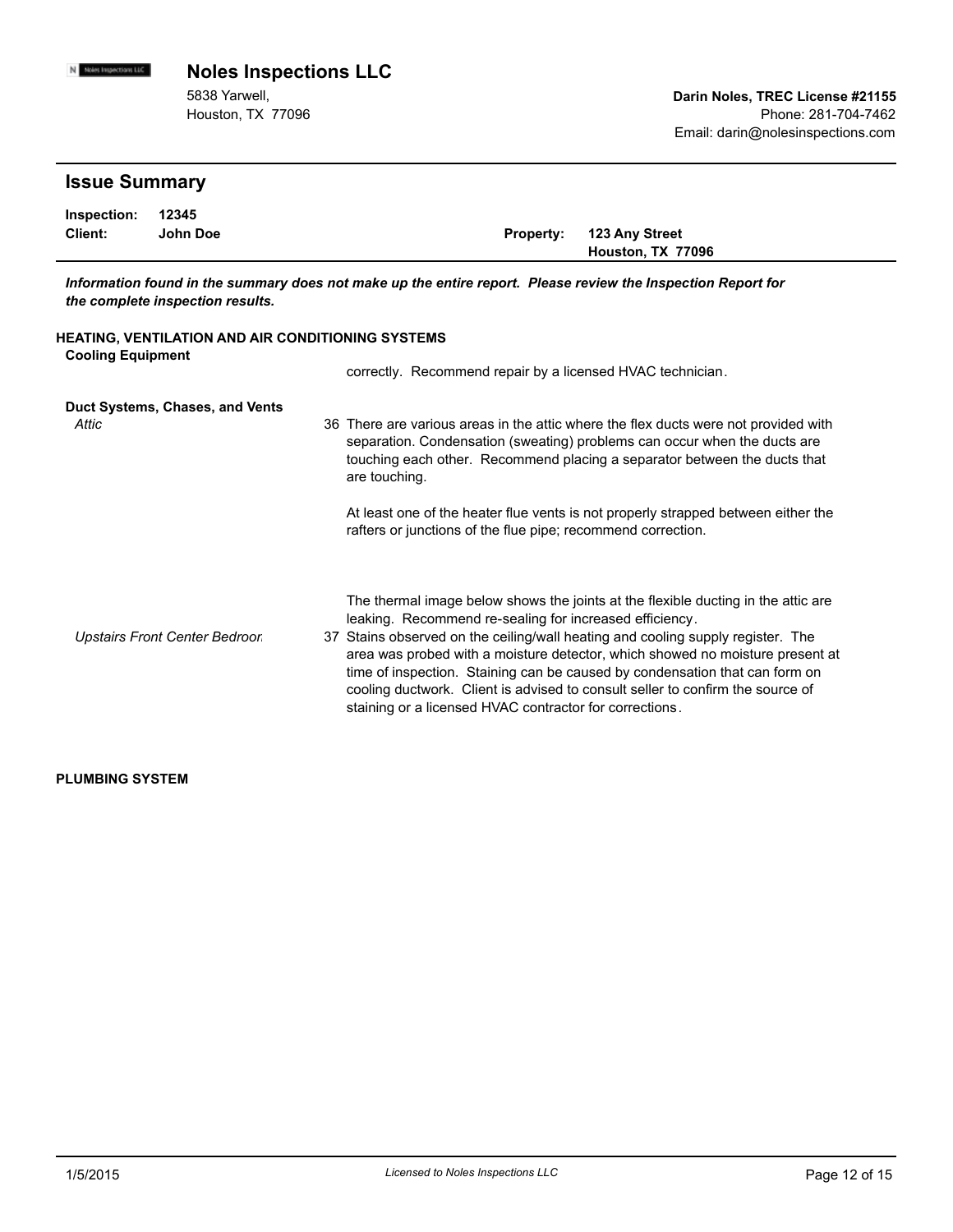5838 Yarwell, Houston, TX 77096

# **Issue Summary**

N Noies Impections LLC

| Inspection: 12345 |          |                                 |
|-------------------|----------|---------------------------------|
| Client:           | John Doe | <b>Property: 123 Any Street</b> |
|                   |          | Houston, TX 77096               |

*Information found in the summary does not make up the entire report. Please review the Inspection Report for the complete inspection results.*

#### **PLUMBING SYSTEM**

| <b>Plumbing Supply, Distribution Systems and Fixtures</b> |                                                                                                                                                                                                                                                                                                                                                                                                                                                                                    |
|-----------------------------------------------------------|------------------------------------------------------------------------------------------------------------------------------------------------------------------------------------------------------------------------------------------------------------------------------------------------------------------------------------------------------------------------------------------------------------------------------------------------------------------------------------|
| General                                                   | 38 All tub/showers should be equipped with an approved pressure<br>balance/thermostatic mixing control valve faucet. To avoid scalding water on<br>contact, the high limit stops should be set for a maximum temperature of 120<br>degrees F. For new homes, check with the builder to ensure this was done.<br>Water temperature at time of the inspection was well above 130 degrees. This<br>can scald you. Recommend adjusting the water heater temperature to 120<br>degrees. |
| Kitchen                                                   | 39 Evidence of previous leaks under the kitchen sink. No drips found at the time of<br>inspection.                                                                                                                                                                                                                                                                                                                                                                                 |
| <b>Master Bathroom</b>                                    | 40 The toilet ball cock valve, located inside the toilet tank, is leaking around the top<br>of the valve; recommend replacing by a licensed plumbing contractor.                                                                                                                                                                                                                                                                                                                   |
| <b>Upstairs Left Bathroom</b>                             | Leaks were found under the master bathroom sink (lavatory). Recommnd<br>repair.<br>41 The majority of the under sink drains showed signs of previous leakage.                                                                                                                                                                                                                                                                                                                      |
|                                                           | Recommend inquiring to seller to find out what work was done to mitigate the<br>issue.<br>The shower head leaks at the threaded fitting. Repair may be made by<br>wrapping the threads with "teflon" type tape and then re-attaching the shower<br>head.                                                                                                                                                                                                                           |
|                                                           | Caulking maintenance is required at the windows, window sills, edge of<br>tub/shower surround.                                                                                                                                                                                                                                                                                                                                                                                     |
| Drains, Wastes, and Vents<br><b>Master Bathroom</b>       | 42 The right sink fixture trap is leaking at time of the inspection; recommend review<br>for repair or replacement, as necessary.                                                                                                                                                                                                                                                                                                                                                  |
|                                                           | Access panels are not installed to view the bathtub drain assemblies. If access<br>panels are not present, the inspector is unable to determine the integrity of the<br>drain lines and fittings. Newer homes, where joints are glued, are not required<br>to install access panels. If possible, recommend installing an access panel for<br>periodic review for leaks.                                                                                                           |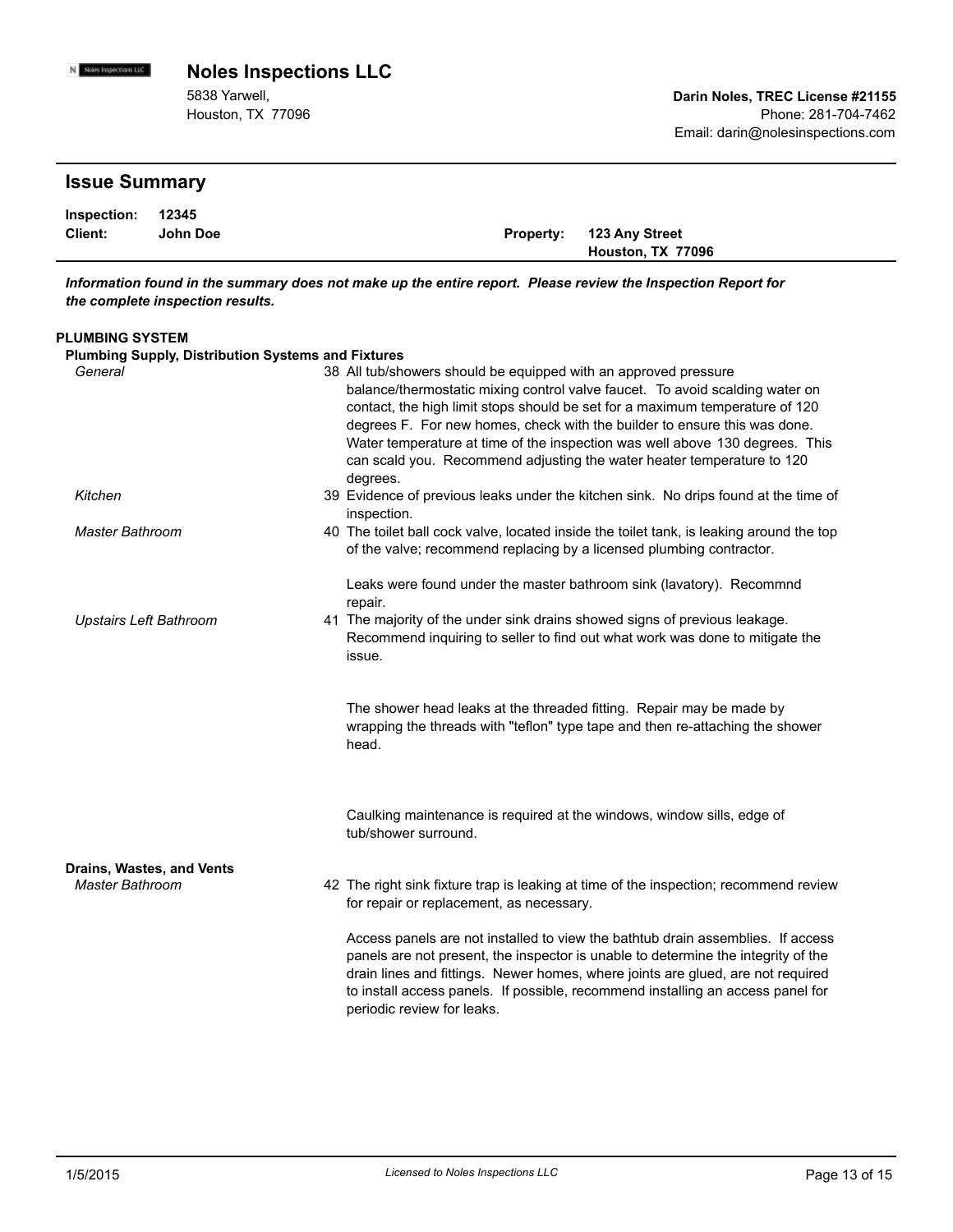5838 Yarwell, Houston, TX 77096

# **Issue Summary**

Noies impections LLC

| Inspection: 12345 |          |                          |
|-------------------|----------|--------------------------|
| Client:           | John Doe | Property: 123 Any Street |
|                   |          | Houston, TX 77096        |

*Information found in the summary does not make up the entire report. Please review the Inspection Report for the complete inspection results.*

| <b>PLUMBING SYSTEM</b><br><b>Water Heating Equipment</b><br>Attic |    | 43 Rust observed in the water heater overflow pan. The pan was dry at the time of<br>inspection.                                                                                                                                                                                                                                                                                                                        |
|-------------------------------------------------------------------|----|-------------------------------------------------------------------------------------------------------------------------------------------------------------------------------------------------------------------------------------------------------------------------------------------------------------------------------------------------------------------------------------------------------------------------|
|                                                                   |    | No di-electric fittings observed for the copper connections to the water heater.<br>Di-electric fittings are required between dissimilar metals, such as copper and<br>galvanized pipe, to prevent corrosion, rusting, and leaking caused by<br>electrolysis. Recommend review by a licensed plumbing contractor.                                                                                                       |
| <b>APPLIANCES</b>                                                 |    |                                                                                                                                                                                                                                                                                                                                                                                                                         |
| <b>Dishwashers</b><br>Kitchen                                     |    | 44 The drain line does not have a high loop or an air gap was not installed for the<br>dishwasher drain line. The dishwasher drain line should be looped upward and<br>connected to the underside of counter (or have an air gap installed above the<br>counter if there is a slot for one) to prevent the possible contamination of clean<br>dishes, which can occur if water from the sink flows into the dishwasher. |
|                                                                   |    | Some of the dishwasher rollers and/or rack stops are missing/damaged inside<br>the dishwasher; recommend repairs.                                                                                                                                                                                                                                                                                                       |
|                                                                   |    | The dishwasher door seals are damaged; recommend repairs by a qualified<br>appliance repair contractor.                                                                                                                                                                                                                                                                                                                 |
|                                                                   |    | The dishwasher is excessively noisy when operated; recommend review by a<br>qualified appliance repair company.                                                                                                                                                                                                                                                                                                         |
| <b>Food Waste Disposers</b><br>Kitchen                            | 45 |                                                                                                                                                                                                                                                                                                                                                                                                                         |
| <b>Range Hood and Exhaust Systems</b><br>Kitchen                  |    | 46 The cooktop that is installed at the kitchen island does not have a down draft<br>vent installed. Recommend either changing to a cooktop with a built in down<br>draft unit or installing a separate unit at this location. The vent ducting and gas<br>connection is available underneath of the cooktop.                                                                                                           |
| <b>Ranges, Cooktops, and Ovens</b><br>Kitchen                     | 47 |                                                                                                                                                                                                                                                                                                                                                                                                                         |